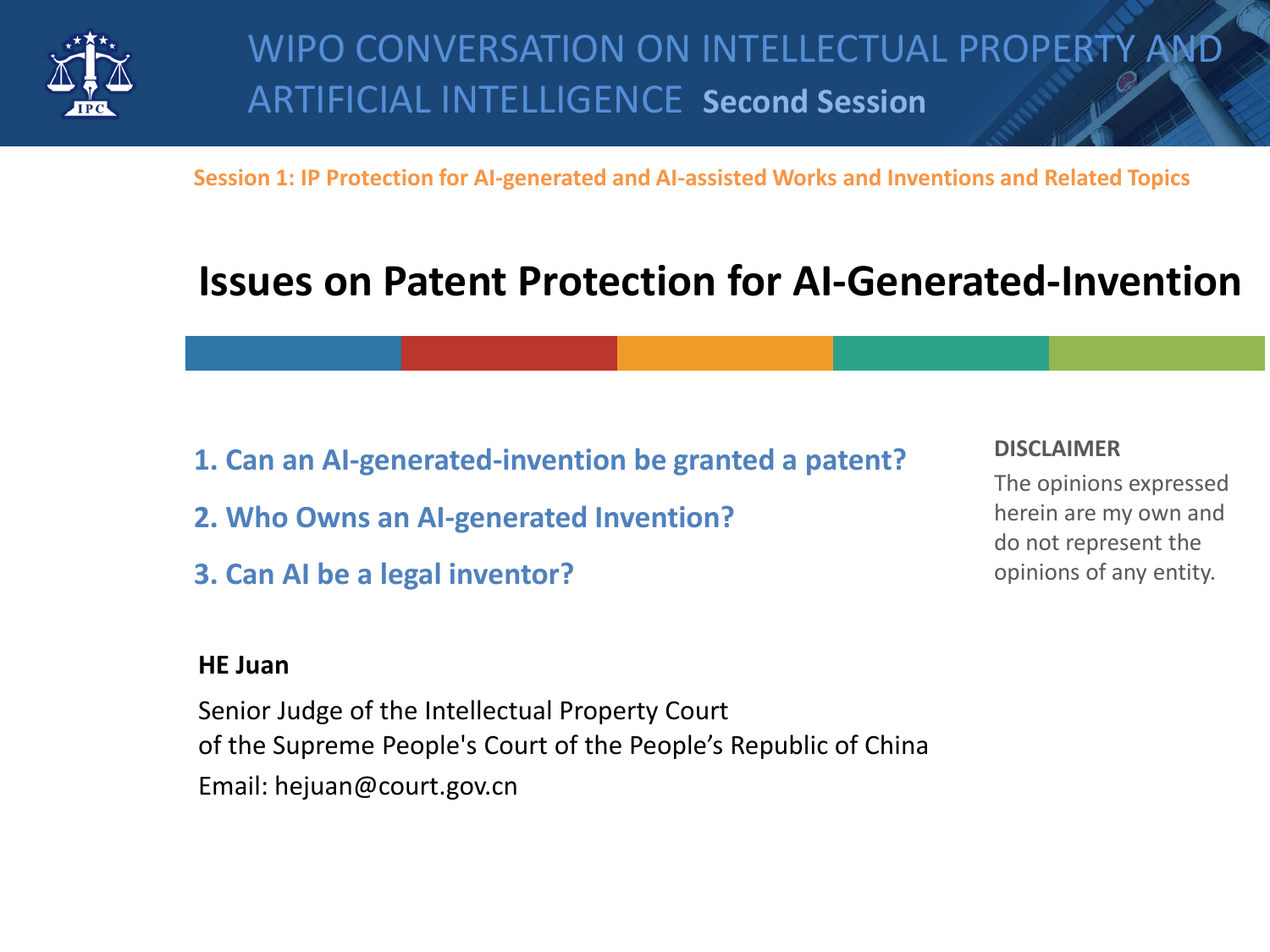

### **1. Can an AI-generated-invention be granted a patent?**

**Invention** refers to any new technical solution relating to a product, a process or an improvement there of. (Patent Law of the P.R. China, Article 2)

*The patent law does not make any restrictions on the actor who completes the invention. For AI- generated-inventions, as long as they meet the legal requirements, they are not excluded from patent protection.*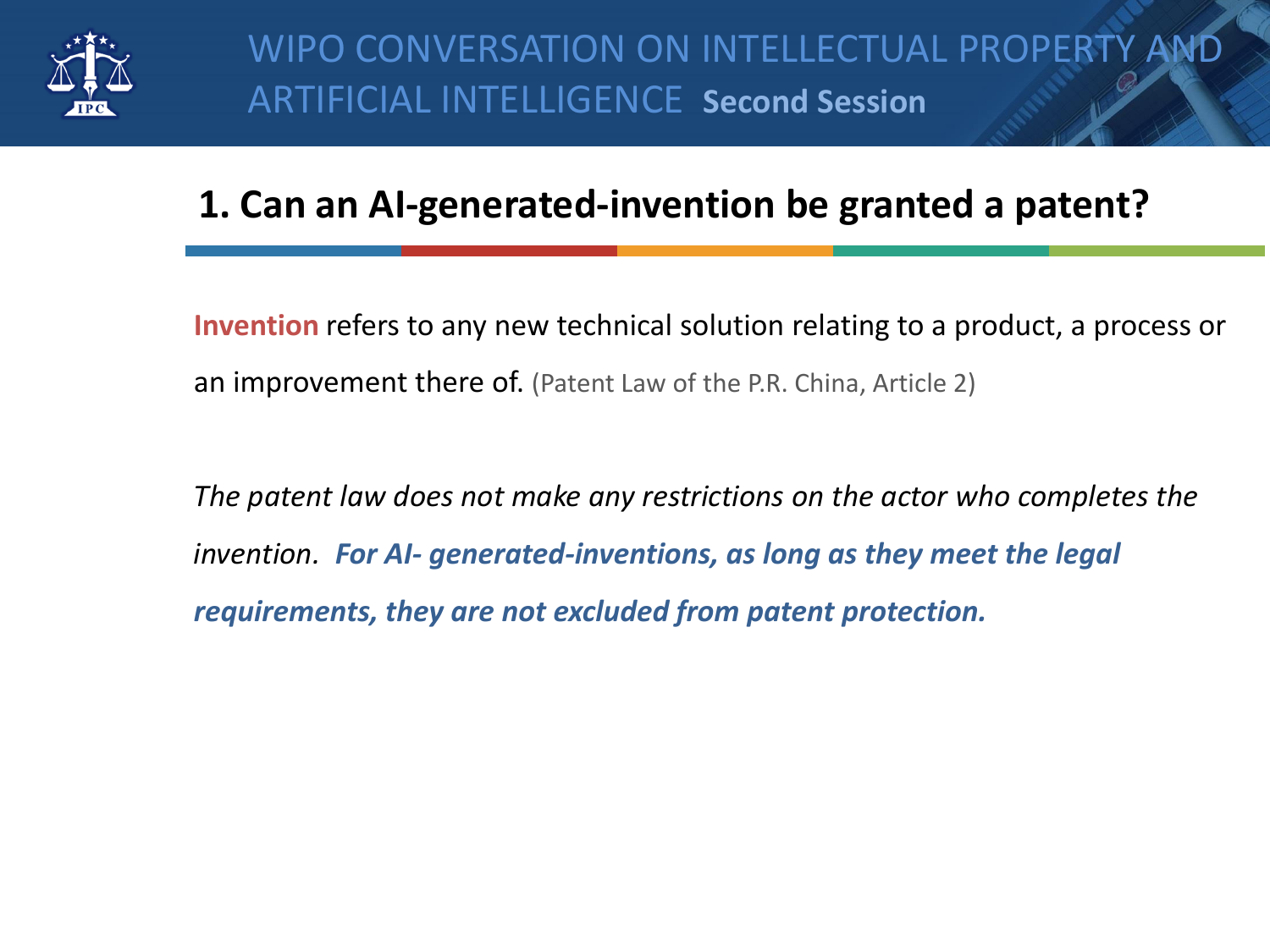

### **2. Who Owns an AI-generated Invention?**

For **service inventions**, the right to apply for a patent, the patent application right, and the patent right all belong to the entity which the inventor served by. (Patent Law of the P.R. China, Article 6)

*For AI-generated-inventions, the provisions of service inventions can be referred to. The owner of AI has the right to apply for a patent, and then performs the patent application right, and enjoys the patent right after the patent is authorized.*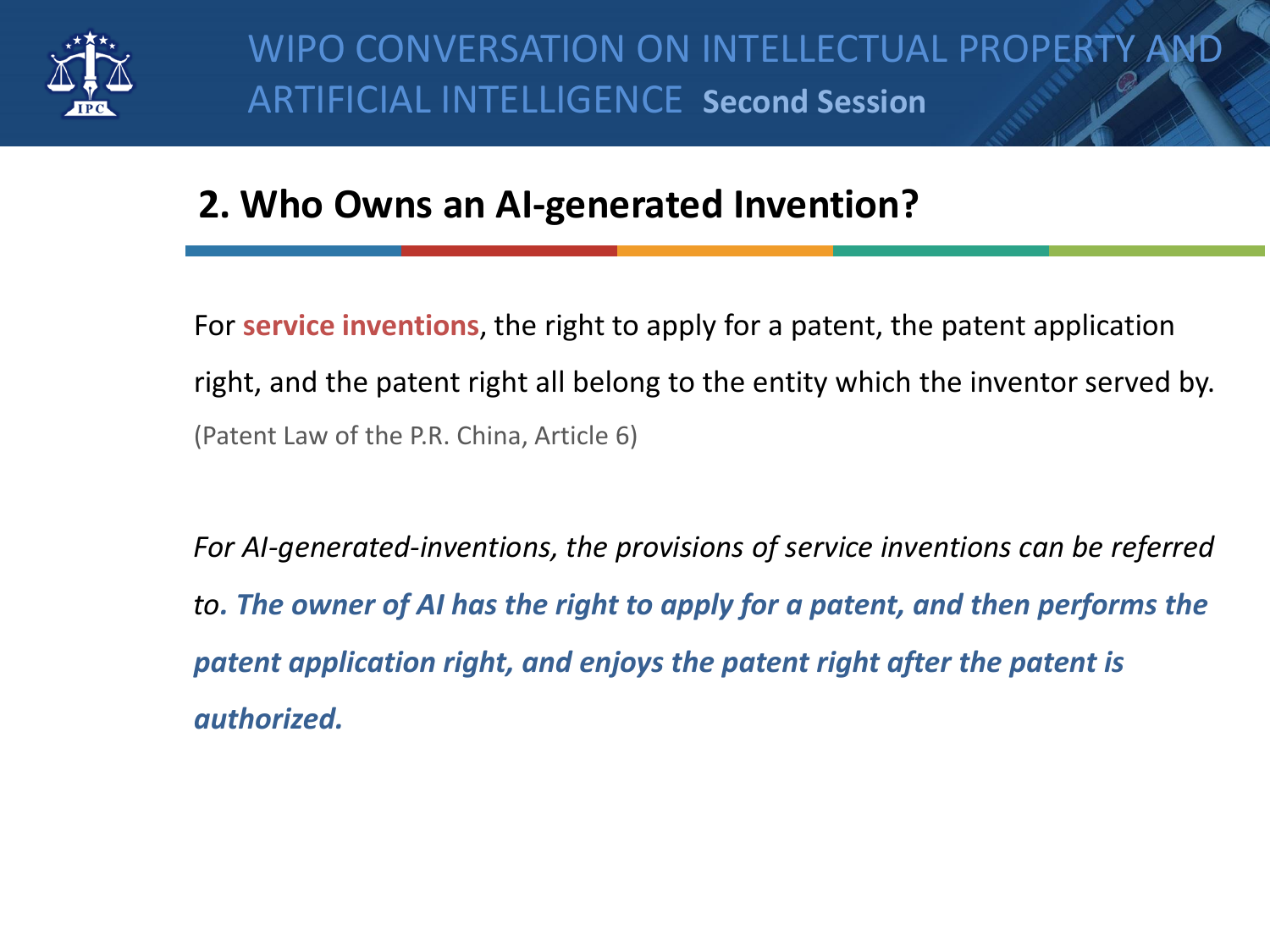

# **3. Can AI be a legal inventor?**

**Inventor** means any person who has made creative contributions to the substantive features of the invention-creation. (Detailed Rules for the Implementation of the Patent Law of the P.R. China, Article 13) An inventor has **the right to expressly indicate** in the patent documents that **he is the inventor.** (Patent Law of the P.R. China, Article 17) An application shall **expressly specify** the name of the invention or utility model, **name of the inventor**, name and address of the applicant, and other matters. (Patent Law of the P.R. China, Article 26)

*All legal provisions imply the idea that only natural persons can be named as an inventor.*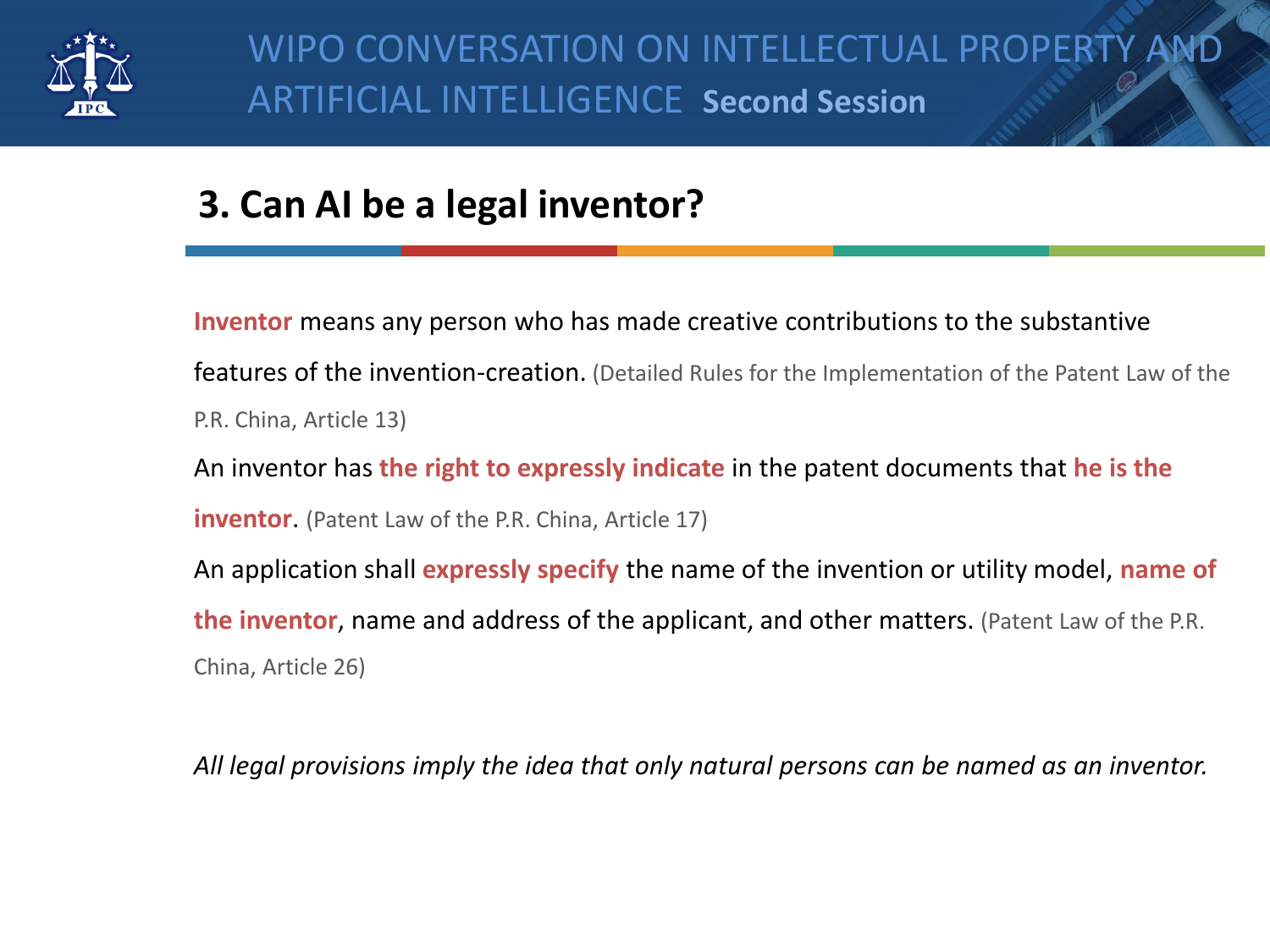

## **3. Can AI be a legal inventor?**

Inventions are the result of intellectual work. The invention and creation are not restricted by the civil capacity. In practice, no matter whether the person who has completed the invention has full civil capacity, as long as he/she has completed the invention, he/she can be regarded as an inventor.

After the completion of the invention, if the right to apply for a patent and the patent application right are enjoyed by others, according to the provisions of the Patent Law, the inventor does not need to perform other obligations.

The remuneration right enjoyed by inventors can be transferred to the developers of AI.

*There are no obstacles to recognizing AI as an inventor at the legal and practical levels. Even if the inventor is credited to be only a natural person, there is the possibility of creating a legal subject status for AI.*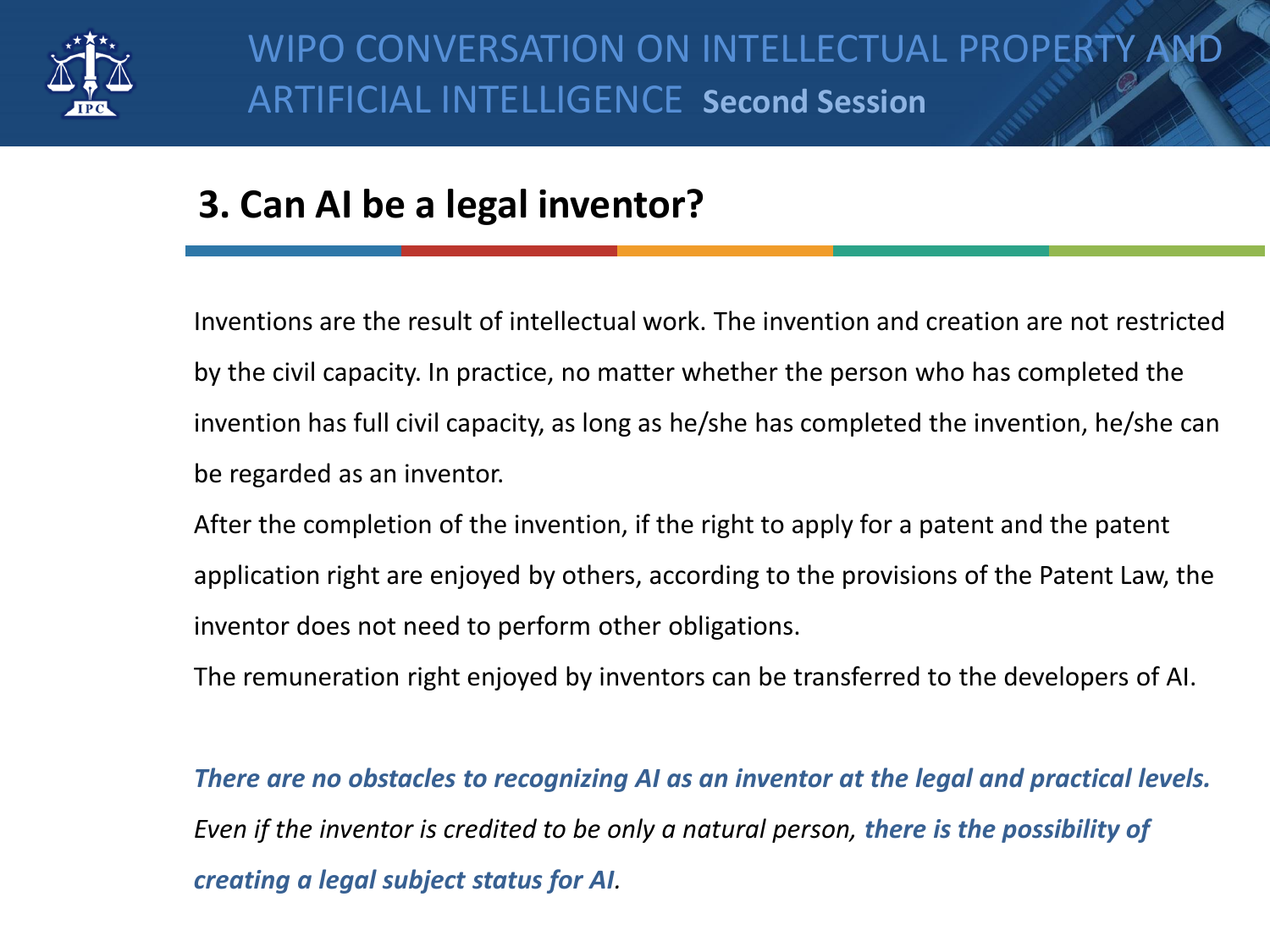### **WIPO Conversation on Intellectual Property (IP) and Artificial Intelligence (AI): Second Session**

Preferred Date: Tuesday, 7 July 2020

Issue 2: Patents: Inventorship and Ownership

#### **Speech Title: Patent Protection of AI-generated inventions**

Speaker: He Jun, Senior Judge, Intellectual Property Court of the Supreme People's Court of the People's Republic of China

\*\*\*\*\*\*

The following are my **personal** views on the patent protection of AI-generated inventions.

#### **First, should AI-generated inventions be subject to patent protection?**

With the development of AI technology, the role of AI in invention and creation has developed from assistance to independent creation. If patent protection is not granted for AI-generated inventions, it is very likely that a "human inventor" will be invented to obtain patent protection. A legal response must be found for the healthy development of AI technology and industry. Inventions defined in the Patent Law of the People's Republic of China refer to technical schemes or methods for products or improvements thereof; the Patent Law has not limited the subjects who complete the inventions and creations. **AI-generated inventions are not excluded from patent protection as long as they meet legal requirements.**

#### **Second, who is the owner of AI-generated inventions?**

According to the Patent Law of the People's Republic of China, in the case of service invention, the right to apply for a patent, the rights of an existing applicant and patent rights all belong to the entity where the inventor works. **For AI-generated inventions, provisions on service**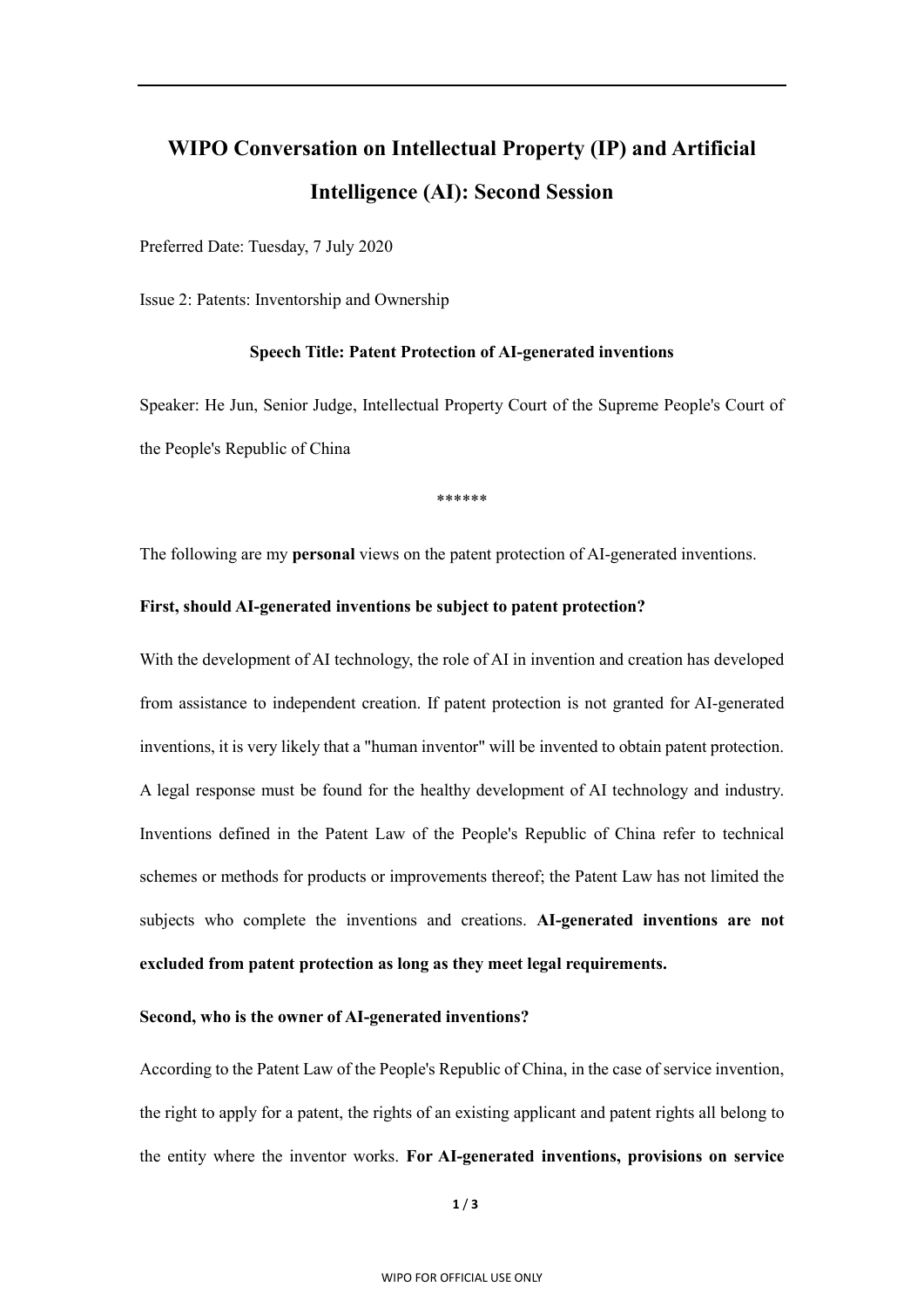**inventions can be used to grant the right to apply for patents to the owner of an AI application, who will then exercise the rights of an existing applicant and enjoy the patent rights after authorization.**

#### **Third, can an AI application be permitted to be an inventor?**

In accordance with the provisions of the Patent Law on subjects, an inventor and a patentee can be separated. Detailed Rules for the Implementation of the Patent Law of the People's Republic of China provides that the inventor under the Patent Law refers to a person who has made creative contributions to the substantive features of an invention-creation. It is generally held that the "person" here can only be a natural person. Even for a service invention, where the patentee can be a legal person or other organizations, the inventor can only be a natural person. At the same time, the Patent Law of the People's Republic of China requires that the name of the inventor be stated in the patent application documents, and the inventor has the right to state in the patent documents that he/she is the inventor. The above laws and regulations both imply that only humans can be the subjects of invention and creation.

It is worth noting that inventions and creations are the result of intellectual activities and are not limited by civil capacity. In practice, no matter whether the person who completed the invention or creation has full capacity, as long as he/she has completed the invention or creation, he/she can be recognized as the inventor. In addition, after the invention is completed, if the right to apply for a patent or the right of an existing applicant is assigned to others, then according to the Patent Law of the People's Republic of China, the inventor does not need to perform other obligations (the US Patent Law requires the inventor to make an oath or declaration). **Therefore, there is no legal or practical barrier to the determination of an AI application as the inventor.** The right to remuneration enjoyed by the AI-inventor, who is similar to a service inventor, can likewise be assigned to the developer of the AI application.